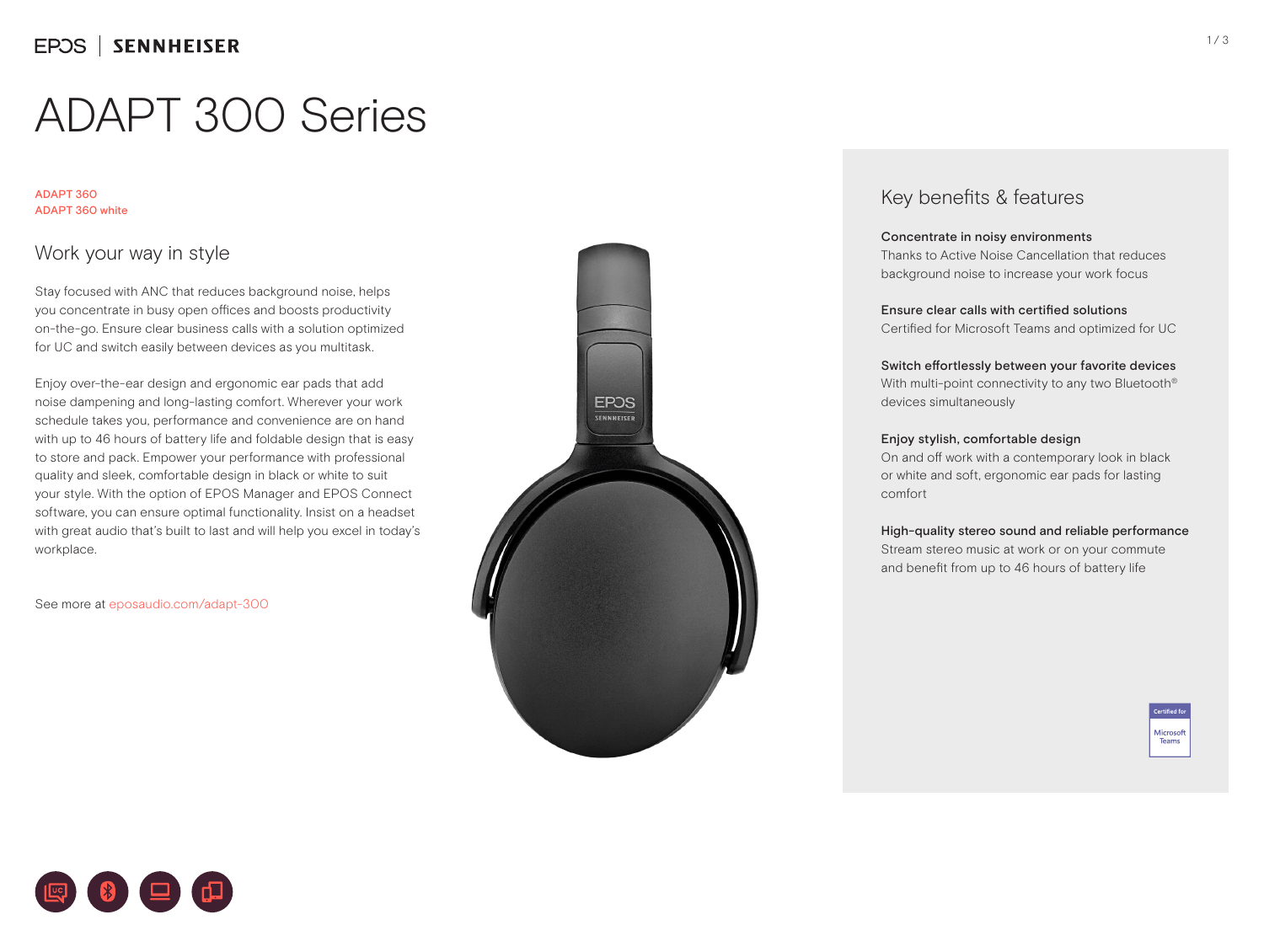## ADAPT 300 Series

### Product Data

| General                                   |                                                                                                                                                                        |  |  |
|-------------------------------------------|------------------------------------------------------------------------------------------------------------------------------------------------------------------------|--|--|
| Product description                       | Wireless ANC Bluetooth <sup>®</sup> headset with PC dongle                                                                                                             |  |  |
| Wearing style                             | Over-ear, double-sided headband                                                                                                                                        |  |  |
| Color                                     | Black and white version                                                                                                                                                |  |  |
| Headset weight                            | 238 g / 8.39 oz.                                                                                                                                                       |  |  |
| Transducer principle                      | Dynamic, closed                                                                                                                                                        |  |  |
| Connectivity                              | Bluetooth <sup>®</sup> 5.0. audio cable<br>(2.5 mm twist lock and 3.5 mm jack plugs)                                                                                   |  |  |
| Supported Bluetooth <sup>®</sup> profiles | Hands-Free Profile (HFP), Headset Profile (HSP),<br>Audio Video Remote Control Profile (AVRCP),<br>Advanced Audio Distribution Profile (A2DP)                          |  |  |
| Supported codecs                          | SBC, AptX™                                                                                                                                                             |  |  |
| Charging time                             | 2 hours 30 minutes                                                                                                                                                     |  |  |
| Standby time                              | Up to 62 days                                                                                                                                                          |  |  |
| Battery time                              | Listening time: up to 46 hours (ANC off)<br>Listening time: up to 30 hours (ANC on)<br>Talking time: up to 39 hours (ANC off)<br>Talking time: up to 28 hours (ANC on) |  |  |
| Range                                     | Up to 25 m / 82 feet (device dependent)                                                                                                                                |  |  |
| Voice prompts                             | Yes (can be toggled off)                                                                                                                                               |  |  |
| Warranty                                  | 2 years                                                                                                                                                                |  |  |

### Audio Speaker frequency response 18 Hz to 22,000 Hz (-10 dB) Sound pressure level (SPL) Limited by EPOS ActiveGard®: 108 dB (1 kHz/O dBFS) Total harmonic distortion (THD)  $<$  0,3% Noise cancellation and active Noise Cancellation (ANC) Microphone type 2 beamforming MEMS microphones Microphone frequency response 80 Hz to 8,000 Hz Content of Delivery What's in the box **ADAPT 360 headset, BTD 800 USB dongle**, USB cable USB-C connector, audio cable (2.5 mm twist lock and 3.5 mm jack plugs), storage pouch, compliance sheet, safety guide Software EPOS Connect (Freeware) Remote call control, firmware updates and settings: eposaudio.com/software-epos-connect EPOS Manager (Saas) Manage, update and configure your EPOS audio devices from one location: eposaudio.com/software-epos-manager